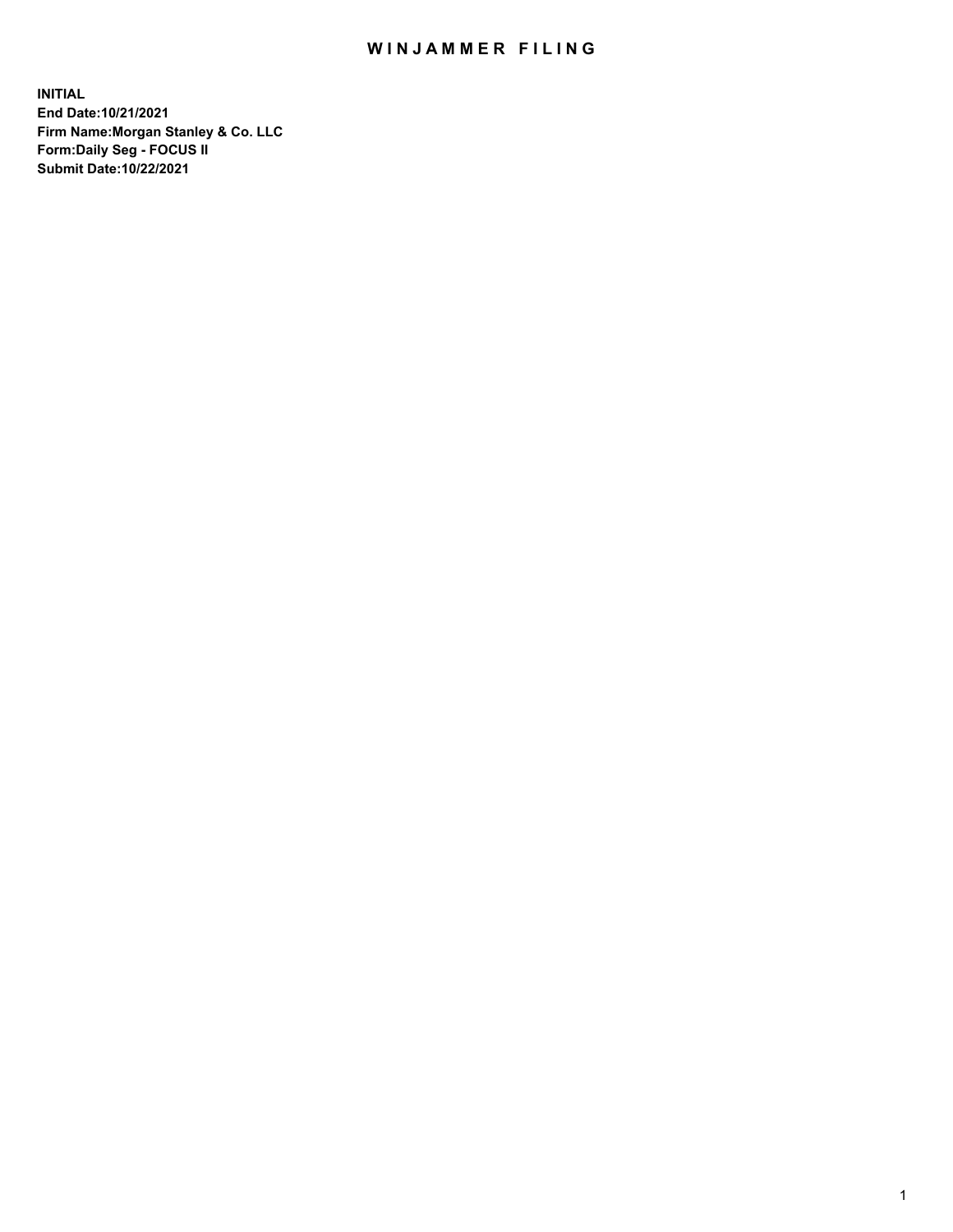**INITIAL End Date:10/21/2021 Firm Name:Morgan Stanley & Co. LLC Form:Daily Seg - FOCUS II Submit Date:10/22/2021 Daily Segregation - Cover Page**

| Name of Company                                                                                                                                                                                                                                                                                                                | Morgan Stanley & Co. LLC                                |
|--------------------------------------------------------------------------------------------------------------------------------------------------------------------------------------------------------------------------------------------------------------------------------------------------------------------------------|---------------------------------------------------------|
| <b>Contact Name</b>                                                                                                                                                                                                                                                                                                            | <b>Ikram Shah</b>                                       |
| <b>Contact Phone Number</b>                                                                                                                                                                                                                                                                                                    | 212-276-0963                                            |
| <b>Contact Email Address</b>                                                                                                                                                                                                                                                                                                   | Ikram.shah@morganstanley.com                            |
| FCM's Customer Segregated Funds Residual Interest Target (choose one):<br>a. Minimum dollar amount: ; or<br>b. Minimum percentage of customer segregated funds required:%; or<br>c. Dollar amount range between: and; or<br>d. Percentage range of customer segregated funds required between: % and %.                        | 235,000,000<br><u>0</u><br>00<br>0 Q                    |
| FCM's Customer Secured Amount Funds Residual Interest Target (choose one):<br>a. Minimum dollar amount: ; or<br>b. Minimum percentage of customer secured funds required:%; or<br>c. Dollar amount range between: and; or<br>d. Percentage range of customer secured funds required between:% and%.                            | 140,000,000<br><u>0</u><br><u>0 0</u><br>0 <sub>0</sub> |
| FCM's Cleared Swaps Customer Collateral Residual Interest Target (choose one):<br>a. Minimum dollar amount: ; or<br>b. Minimum percentage of cleared swaps customer collateral required:% ; or<br>c. Dollar amount range between: and; or<br>d. Percentage range of cleared swaps customer collateral required between:% and%. | 92,000,000<br><u>0</u><br><u>00</u><br>00               |

Attach supporting documents CH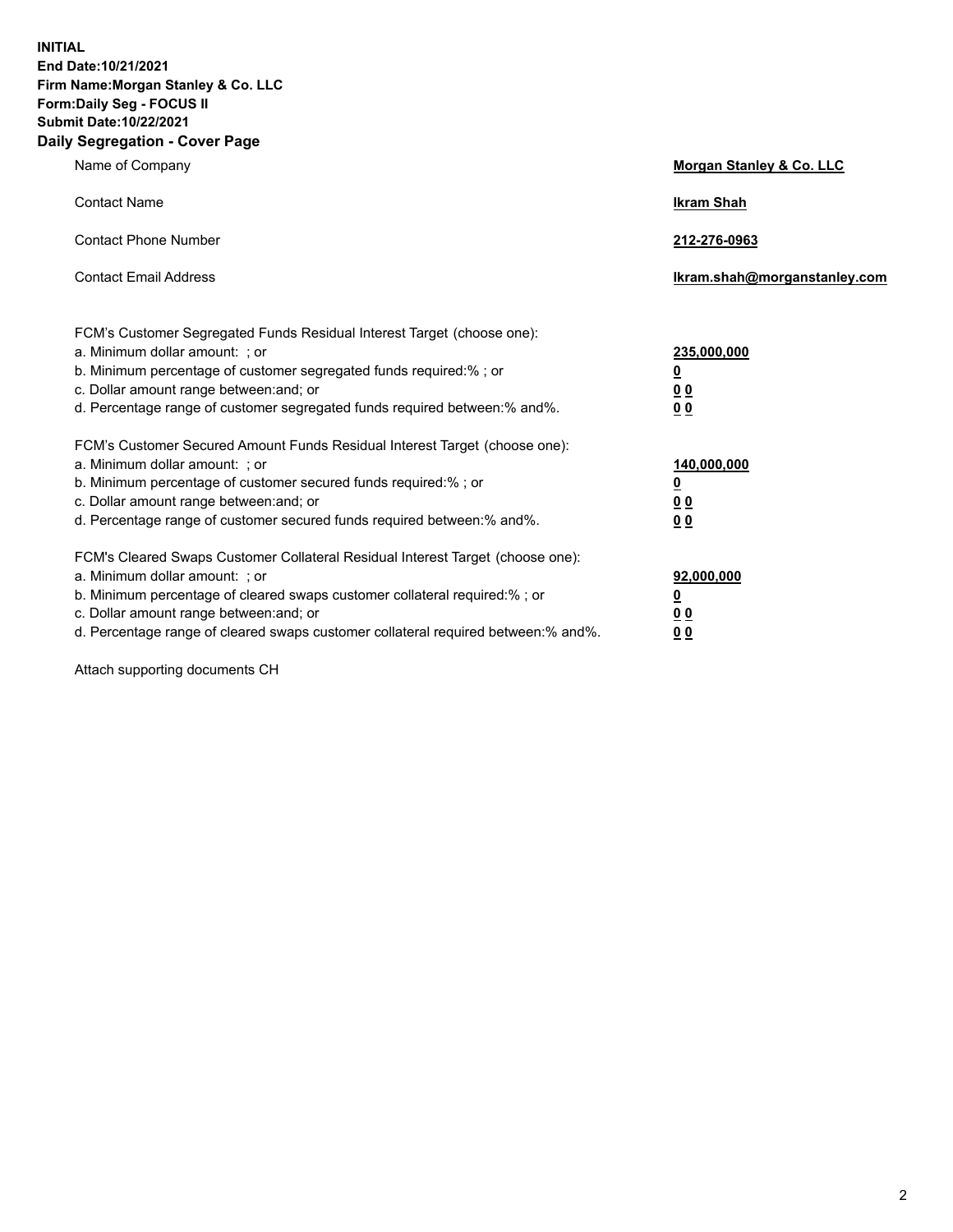## **INITIAL End Date:10/21/2021 Firm Name:Morgan Stanley & Co. LLC Form:Daily Seg - FOCUS II Submit Date:10/22/2021**

## **Daily Segregation - Secured Amounts**

Foreign Futures and Foreign Options Secured Amounts Amount required to be set aside pursuant to law, rule or regulation of a foreign government or a rule of a self-regulatory organization authorized thereunder 1. Net ledger balance - Foreign Futures and Foreign Option Trading - All Customers A. Cash **5,547,816,721** [7315] B. Securities (at market) **1,903,042,284** [7317] 2. Net unrealized profit (loss) in open futures contracts traded on a foreign board of trade **350,631,457** [7325] 3. Exchange traded options a. Market value of open option contracts purchased on a foreign board of trade **46,287,336** [7335] b. Market value of open contracts granted (sold) on a foreign board of trade **-29,183,452** [7337] 4. Net equity (deficit) (add lines 1. 2. and 3.) **7,818,594,346** [7345] 5. Account liquidating to a deficit and account with a debit balances - gross amount **34,437,901** [7351] Less: amount offset by customer owned securities **-33,606,563** [7352] **831,338** [7354] 6. Amount required to be set aside as the secured amount - Net Liquidating Equity Method (add lines 4 and 5) 7. Greater of amount required to be set aside pursuant to foreign jurisdiction (above) or line 6. FUNDS DEPOSITED IN SEPARATE REGULATION 30.7 ACCOUNTS 1. Cash in banks A. Banks located in the United States **404,752,522** [7500] B. Other banks qualified under Regulation 30.7 **613,712,840** [7520] **1,018,465,362** 2. Securities A. In safekeeping with banks located in the United States **538,737,104** [7540] B. In safekeeping with other banks qualified under Regulation 30.7 **54,451,623** [7560] **593,188,727** 3. Equities with registered futures commission merchants A. Cash **7,817,081** [7580] B. Securities **0** [7590] C. Unrealized gain (loss) on open futures contracts **-73,782** [7600] D. Value of long option contracts **0** [7610] E. Value of short option contracts **0** [7615] **7,743,299** [7620] 4. Amounts held by clearing organizations of foreign boards of trade A. Cash **0** [7640] B. Securities **0** [7650] C. Amount due to (from) clearing organization - daily variation **0** [7660] D. Value of long option contracts **0** [7670] E. Value of short option contracts **0** [7675] **0** [7680] 5. Amounts held by members of foreign boards of trade A. Cash **4,738,154,770** [7700] B. Securities **1,309,853,557** [7710] C. Unrealized gain (loss) on open futures contracts **350,705,238** [7720] D. Value of long option contracts **46,287,336** [7730] E. Value of short option contracts **-29,183,452** [7735] **6,415,817,449** 6. Amounts with other depositories designated by a foreign board of trade **0** [7760] 7. Segregated funds on hand **0** [7765] 8. Total funds in separate section 30.7 accounts **8,035,214,837** [7770] 9. Excess (deficiency) Set Aside for Secured Amount (subtract line 7 Secured Statement Page 1 from Line 8)

- 10. Management Target Amount for Excess funds in separate section 30.7 accounts **140,000,000** [7780]
- 11. Excess (deficiency) funds in separate 30.7 accounts over (under) Management Target **75,789,153** [7785]

**0** [7305]

**7,819,425,684** [7355]

## **7,819,425,684** [7360]

[7530]

[7570]

[7740] **215,789,153** [7380]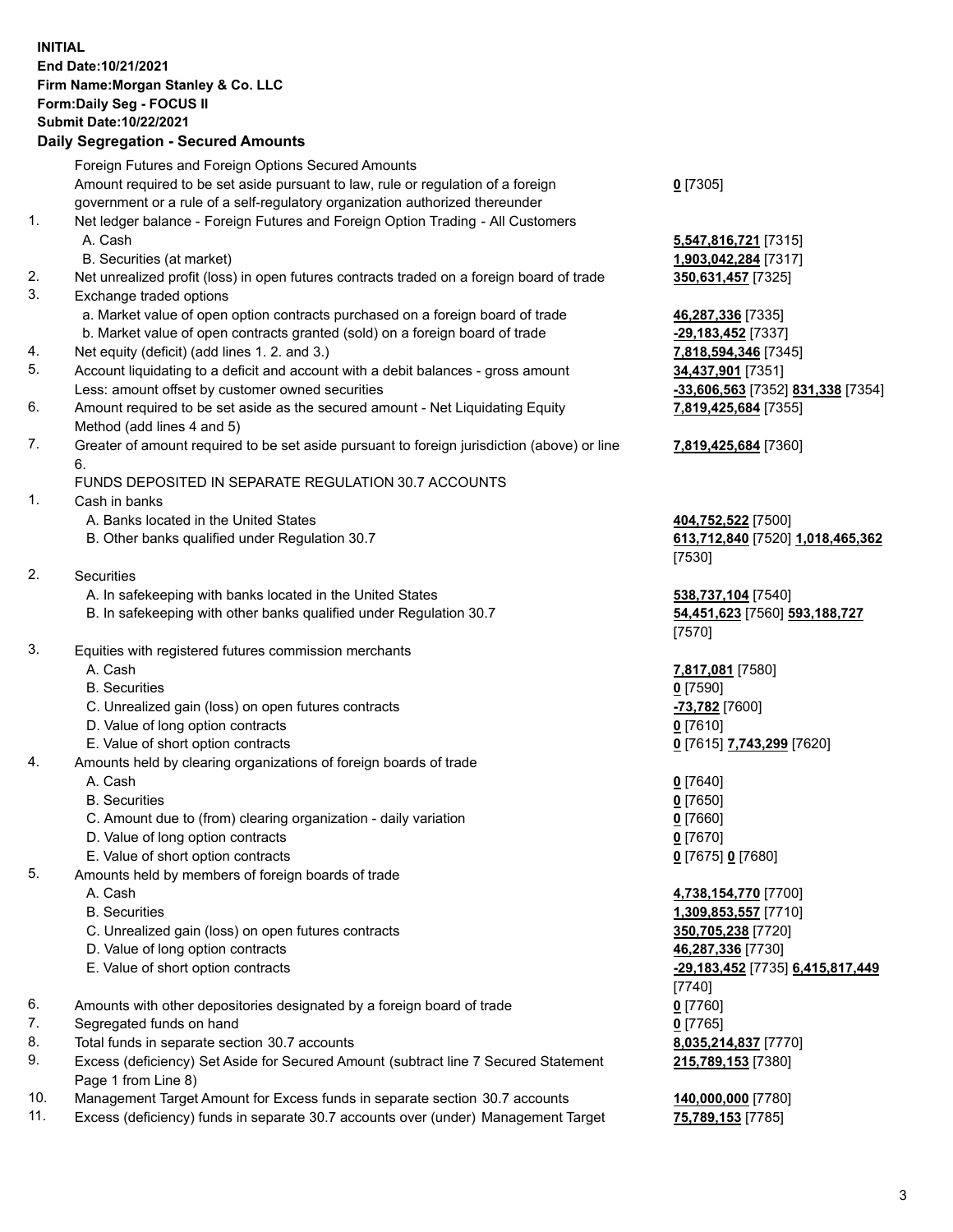**INITIAL End Date:10/21/2021 Firm Name:Morgan Stanley & Co. LLC Form:Daily Seg - FOCUS II Submit Date:10/22/2021 Daily Segregation - Segregation Statement** SEGREGATION REQUIREMENTS(Section 4d(2) of the CEAct) 1. Net ledger balance A. Cash **17,072,197,123** [7010] B. Securities (at market) **7,586,104,490** [7020] 2. Net unrealized profit (loss) in open futures contracts traded on a contract market **-26,386,607** [7030] 3. Exchange traded options A. Add market value of open option contracts purchased on a contract market **1,806,178,917** [7032] B. Deduct market value of open option contracts granted (sold) on a contract market **-1,543,192,548** [7033] 4. Net equity (deficit) (add lines 1, 2 and 3) **24,894,901,375** [7040] 5. Accounts liquidating to a deficit and accounts with debit balances - gross amount **626,938,259** [7045] Less: amount offset by customer securities **-626,398,279** [7047] **539,980** [7050] 6. Amount required to be segregated (add lines 4 and 5) **24,895,441,355** [7060] FUNDS IN SEGREGATED ACCOUNTS 7. Deposited in segregated funds bank accounts A. Cash **1,881,261,094** [7070] B. Securities representing investments of customers' funds (at market) **0** [7080] C. Securities held for particular customers or option customers in lieu of cash (at market) **2,971,252,535** [7090] 8. Margins on deposit with derivatives clearing organizations of contract markets A. Cash **15,391,633,111** [7100] B. Securities representing investments of customers' funds (at market) **0** [7110] C. Securities held for particular customers or option customers in lieu of cash (at market) **4,465,070,788** [7120] 9. Net settlement from (to) derivatives clearing organizations of contract markets **154,580,669** [7130] 10. Exchange traded options A. Value of open long option contracts **1,806,178,917** [7132] B. Value of open short option contracts **-1,543,192,548** [7133] 11. Net equities with other FCMs A. Net liquidating equity **10,925,204** [7140] B. Securities representing investments of customers' funds (at market) **0** [7160] C. Securities held for particular customers or option customers in lieu of cash (at market) **0** [7170] 12. Segregated funds on hand **149,781,167** [7150] 13. Total amount in segregation (add lines 7 through 12) **25,287,490,937** [7180] 14. Excess (deficiency) funds in segregation (subtract line 6 from line 13) **392,049,582** [7190] 15. Management Target Amount for Excess funds in segregation **235,000,000** [7194]

16. Excess (deficiency) funds in segregation over (under) Management Target Amount Excess

**157,049,582** [7198]